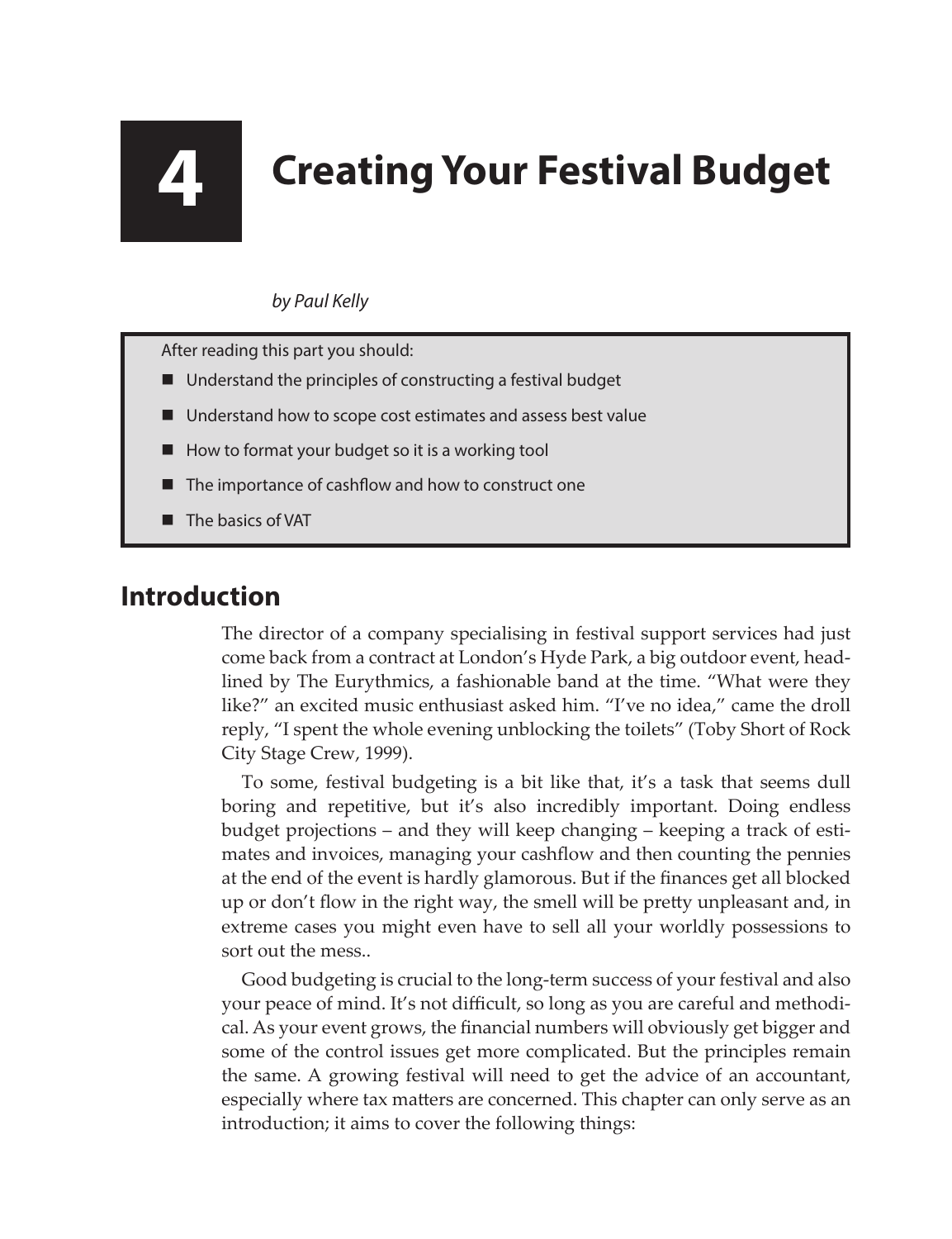- ◆ How to create your festival budget
- ◆ How to estimate costs
- ◆ How to control expenditure
- $\blacklozenge$  What a cashflow is and why it is important
- $\blacklozenge$  How to estimate ticket sales
- What VAT is and its potential impact on your finances
- What an audit is and why you might need one
- **◆** Taxation

Even if you are not your festival's finance director, it is useful to understand how to budget so you can have a sensible conversation with the person who is, and so you don't get caught out unable to answer a question in meetings with your board or a potential investor.

# **Planning your budget**

People who choose to work in festivals and other events are often driven by the enthusiasm for the subject or content be it a flower show, a drama festival or an electronic music festival, to take but three examples. A budget may not seem as creative or interesting as working with artists, but it plays a key role in translating the excitement of the idea into something deliverable. Your budget is a key part of the planning process. You will remember Kipling, who we introduced in the Festival Design chapter. His six honest men also apply to constructing your budget. For example, here are some sample questions you could use in a budget planning template:

**Who** is overall responsible for the budget planning and for approving expenditure? (it may not be the same person) **What** are the likely costs and income going to be? **When** will you have to pay people and when might the income come in? **Where** are you going to find the money you need? **How** on earth are we going to sell that many tickets? Why are you paying so much for...?

**Figure 4.1:** Budget questions

## **What is a budget?**

Put very simply, a budget is an estimated list of expenditure (costs) and receipts (income) with a 'bottom line' or 'out-turn' showing whether you have made a profit or a loss – or as people in the non-profit sector tend to